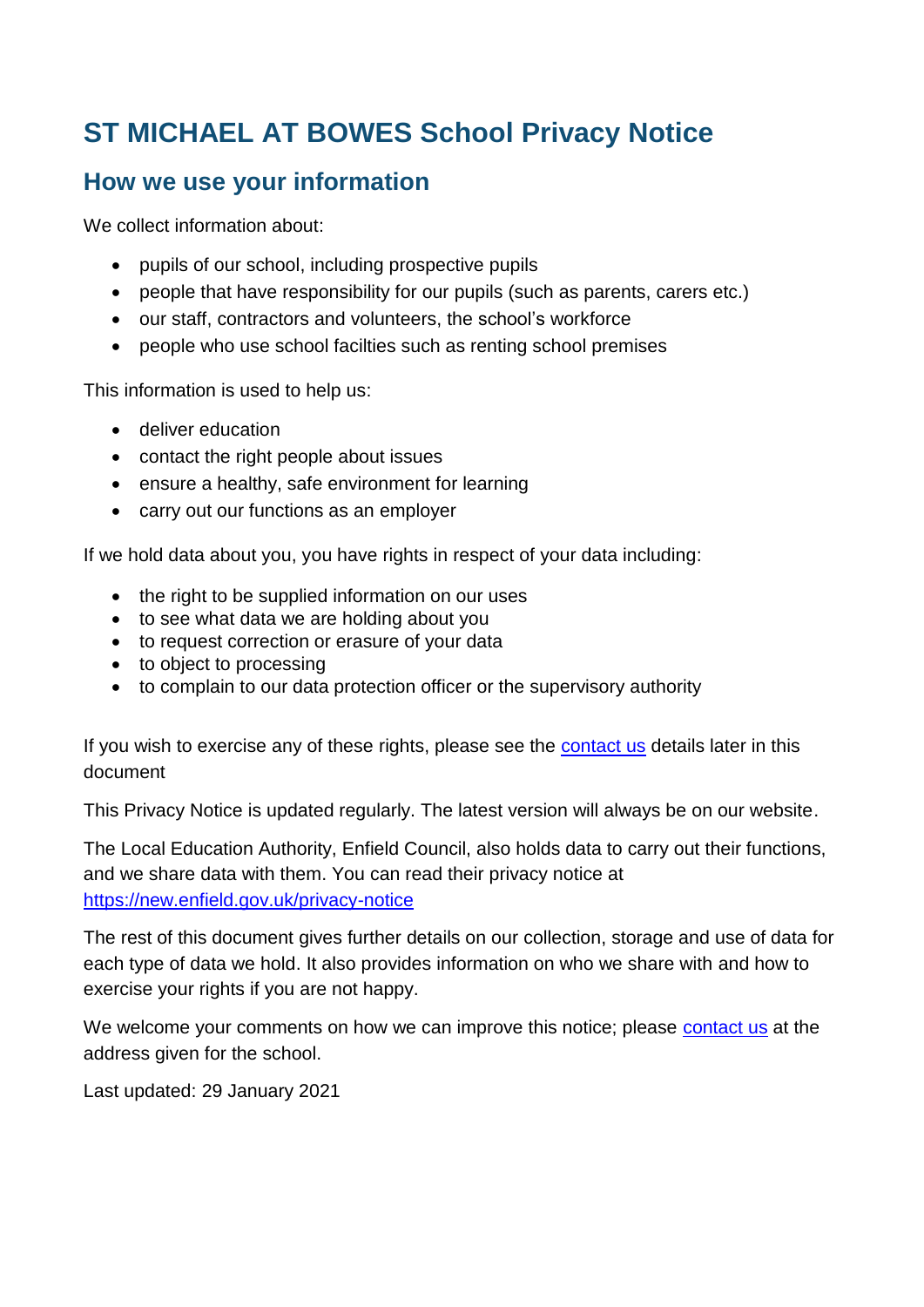# **Data Usage Regarding Pupils**

### **The categories of information that we collect, hold and share include:**

- Personal information (such as name, unique pupil number and address)
- Characteristics (such as ethnicity, language, nationality, country of birth and free school meal eligibility)
- Attendance information (such as sessions attended, number of absences and absence reasons)
- Educational information (such as lesson plans, test/exam results, learning challenges)
- Health information (such as illnesses that may affect pupil safety in school e.g. allergies, asthma, epilepsy)
- Safeguarding information (such as recordings of remote teaching, social care issues)

#### **Why we collect and use this information**

We use the pupil data:

- to support pupil learning
- to monitor and report on pupil progress
- to provide appropriate pastoral care
- to assess the quality of our services
- to comply with the law about data sharing

## **The lawful basis on which we use this information**

We collect and use pupil information under:

- $\bullet$  the UK GDPR Article 6 (c) for example where we are required to do so by the Education Act 1996
- the UK GDPR Article 6 (d) and 9 (c) for example critical health information about pupils that may put them at risk
- the UK GDPR Article 6 (a) for example where data has been supplied by the parent for use in the school setting e.g. information about family preferences in respect of religion

Full details of the legal basis for our data use is given in our Data Protection Impact Assessments which are available on request.

Note that Health professionals commonly gather data in school settings for a variety of purposes. This data is **not** held by the school, and is detailed in the Local Authority privacy notice at [https://new.enfield.gov.uk/privacy-notice.](https://new.enfield.gov.uk/privacy-notice)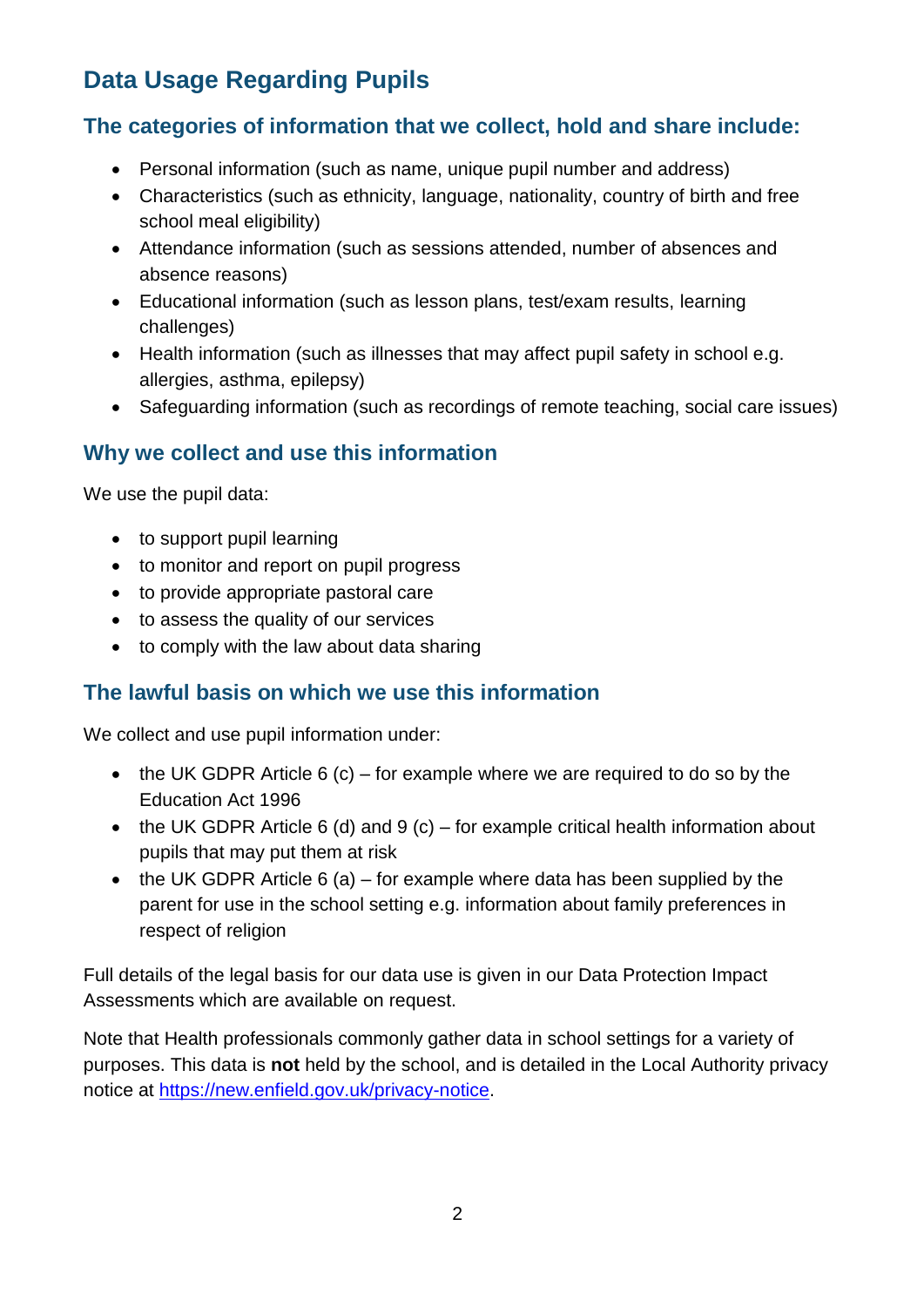# **Collecting pupil information**

Whilst the majority of pupil information you provide to us is mandatory, some of it is provided to us on a voluntary basis. In order to comply with the data protection law, we will inform you whether you are required to give certain information to us or if you have a choice in this.

## **Storing pupil data**

We store pupil data as detailed in our retention schedule, which is available on request.

#### **Who we share information with**

We routinely share pupil information with:

- schools that the pupil will attend after leaving us
- our local authority
- the Department for Education (DfE)
- NHS staff working in the school setting

### **Why we share pupil information**

We do not share information about our pupils with anyone without consent unless the law and our policies allow us to do so.

We share pupils' data with the Department for Education (DfE) on a statutory basis. This data sharing underpins school funding and educational attainment policy and monitoring.

We are required to share information about our pupils with our local authority (LA) and the Department for Education (DfE) under section 3 of The Education (Information About Individual Pupils) (England) Regulations 2013.

#### **Data collection requirements:**

To find out more about the data collection requirements placed on us by the Department for Education (for example; via the school census) go to [https://www.gov.uk/education/data](https://www.gov.uk/education/data-collection-and-censuses-for-schools)[collection-and-censuses-for-schools.](https://www.gov.uk/education/data-collection-and-censuses-for-schools)

## **The National Pupil Database (NPD)**

The NPD is owned and managed by the Department for Education and contains information about pupils in schools in England. It provides invaluable evidence on educational performance to inform independent research, as well as studies commissioned by the Department. It is held in electronic format for statistical purposes. This information is securely collected from a range of sources including schools, local authorities and awarding bodies.

We are required by law, to provide information about our pupils to the DfE as part of statutory data collections such as the school census and early years' census. Some of this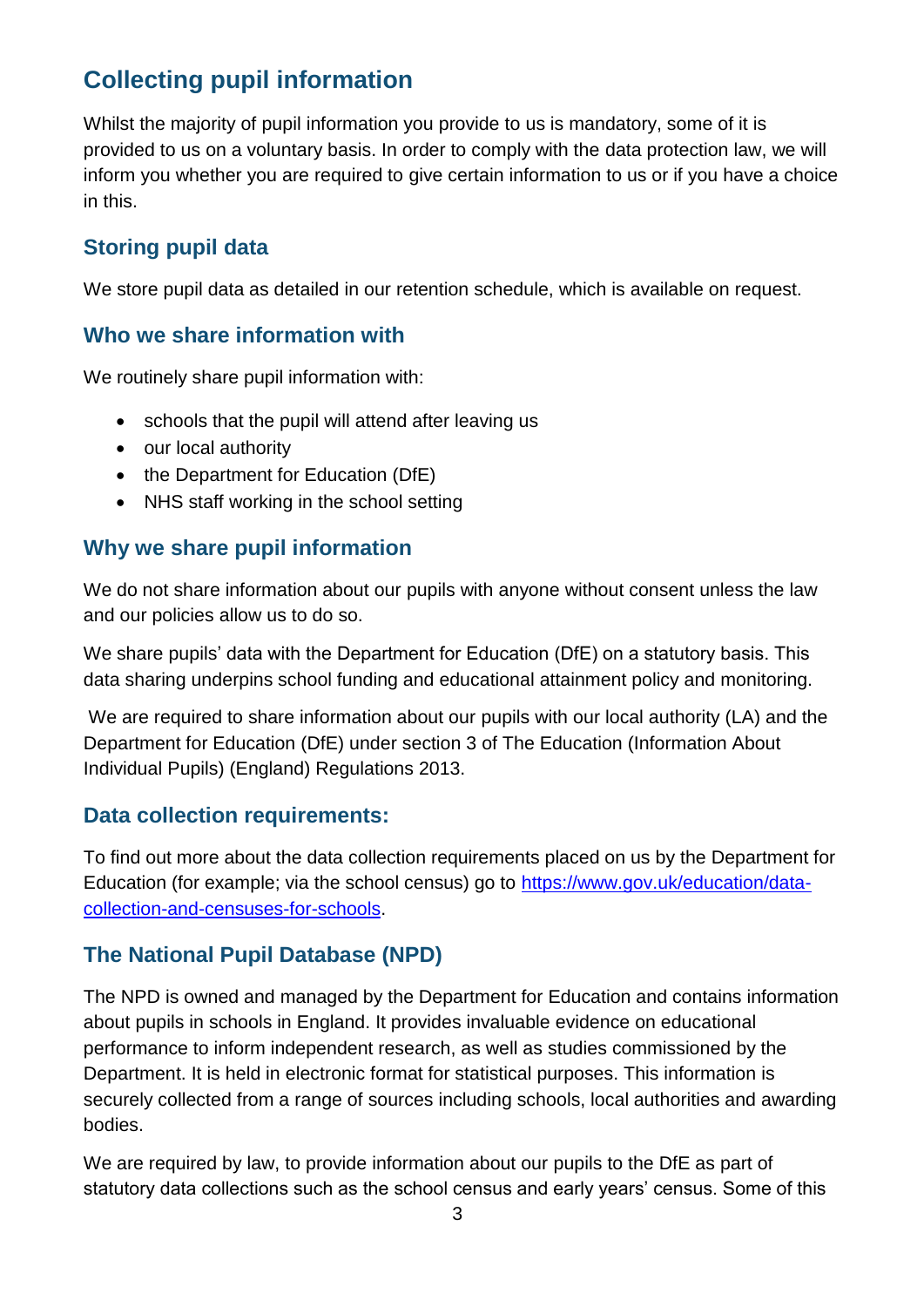information is then stored in the NPD. The law that allows this is the Education (Information About Individual Pupils) (England) Regulations 2013.

To find out more about the NPD, go to [https://www.gov.uk/government/publications/national-pupil-database-user-guide-and](https://www.gov.uk/government/publications/national-pupil-database-user-guide-and-supporting-information)[supporting-information.](https://www.gov.uk/government/publications/national-pupil-database-user-guide-and-supporting-information)

The department may share information about our pupils from the NPD with third parties who promote the education or well-being of children in England by:

- conducting research or analysis
- producing statistics
- providing information, advice or guidance

The Department has robust processes in place to ensure the confidentiality of our data is maintained and there are stringent controls in place regarding access and use of the data. Decisions on whether DfE releases data to third parties are subject to a strict approval process and based on a detailed assessment of:

- who is requesting the data
- the purpose for which it is required
- the level and sensitivity of data requested: and
- the arrangements in place to store and handle the data

To be granted access to pupil information, organisations must comply with strict terms and conditions covering the confidentiality and handling of the data, security arrangements and retention and use of the data.

For more information about the department's data sharing process, please visit: <https://www.gov.uk/data-protection-how-we-collect-and-share-research-data>

For information about which organisations the department has provided pupil information, (and for which project), please visit the following website: <https://www.gov.uk/government/publications/national-pupil-database-requests-received>

To contact DfE:<https://www.gov.uk/contact-dfe>

#### **Requesting access to your personal data**

Under data protection legislation, parents and pupils have the right to request access to information about them that we hold. To make a request for your personal information, or be given access to your child's educational record, please see the contact details below.

You also have the right to:

 object to processing of personal data that is likely to cause, or is causing, damage or distress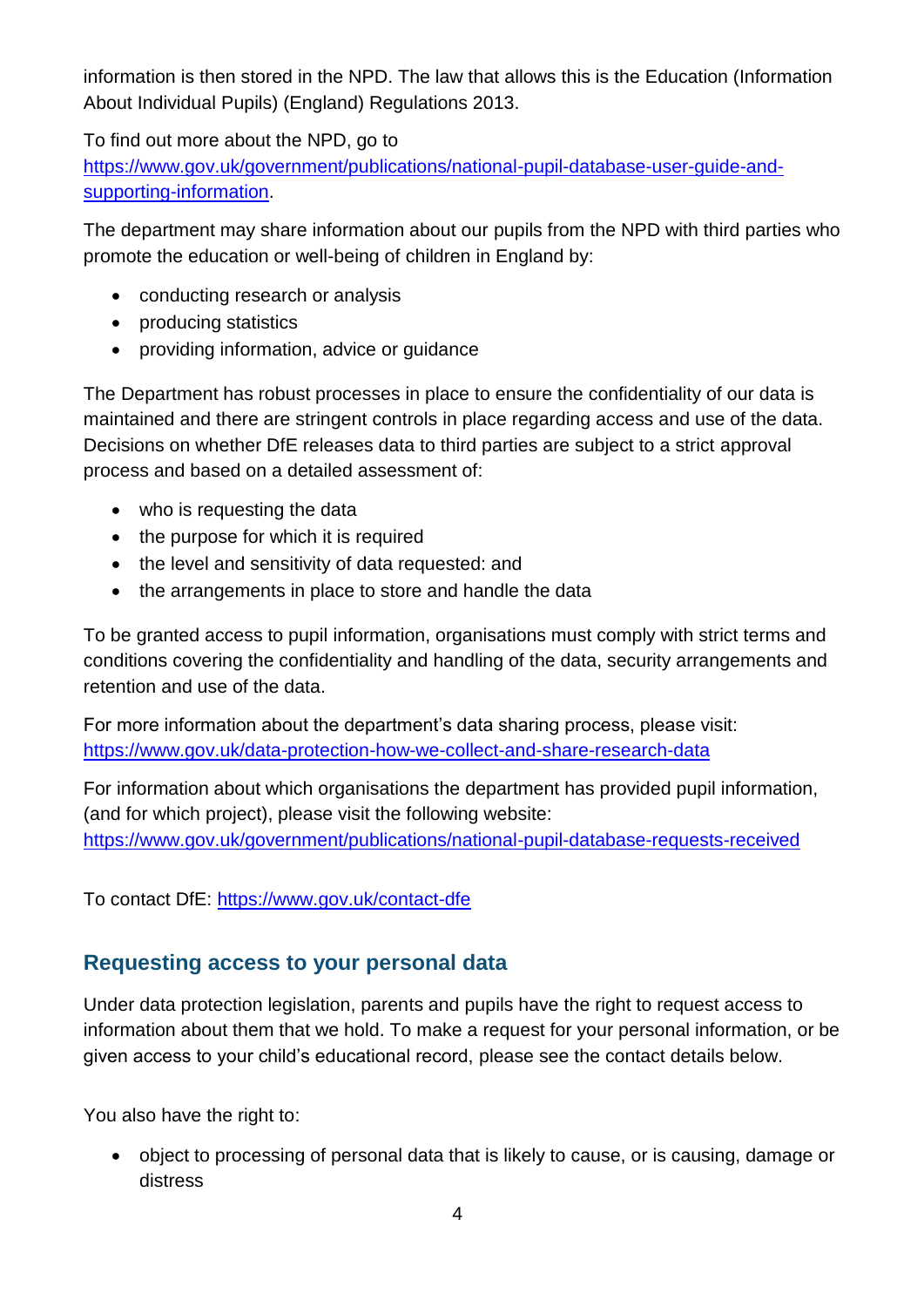- prevent processing for the purpose of direct marketing
- object to decisions being taken by automated means
- in certain circumstances, have inaccurate personal data rectified, blocked, erased or destroyed; and
- claim compensation for damages caused by a breach of the Data Protection regulations

<span id="page-4-0"></span>If you have a concern about the way we are collecting or using your personal data, we request that you raise your concern with us in the first instance. Alternatively, you can contact the Information Commissioner's Office at<https://ico.org.uk/concerns/>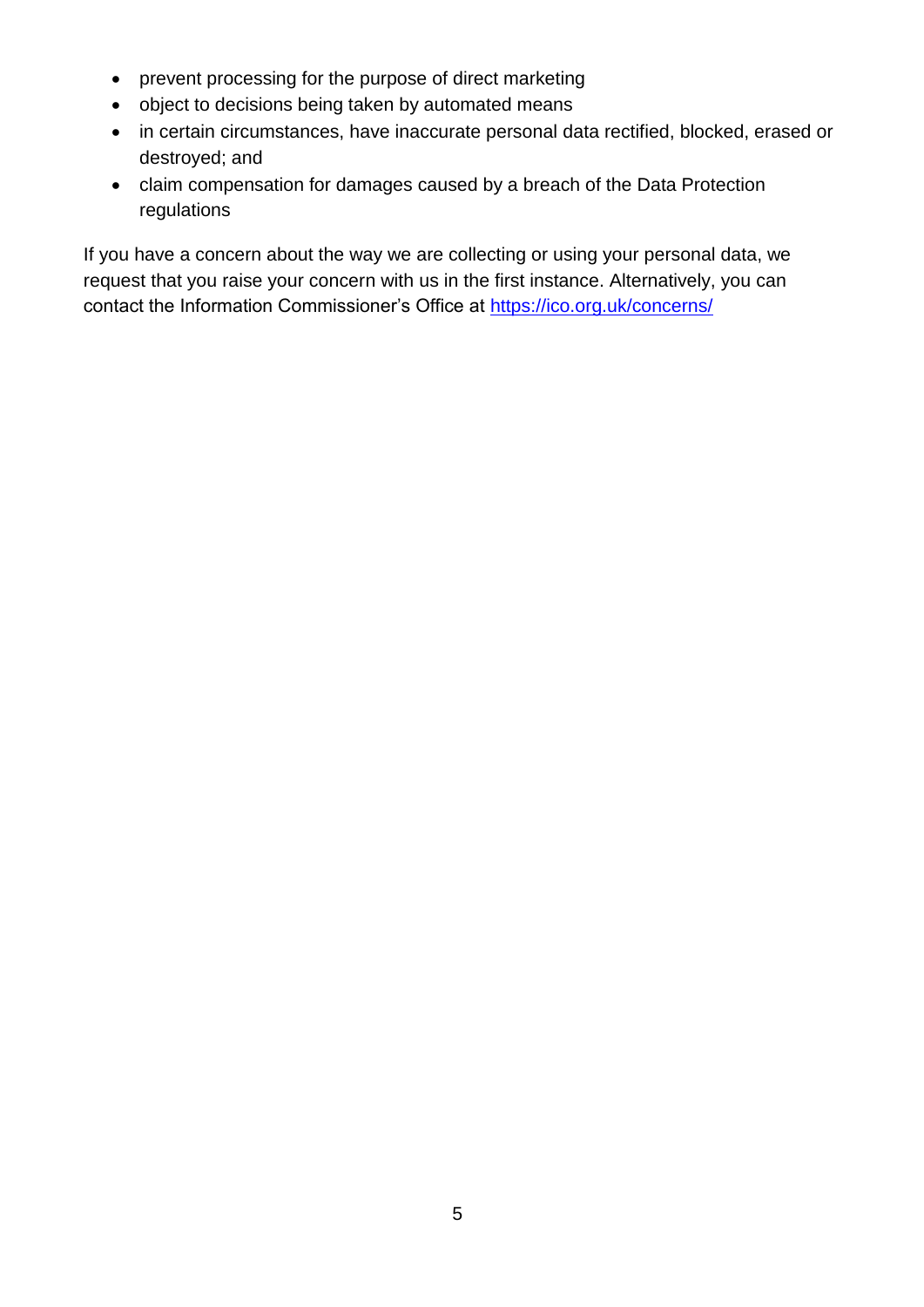## **Data Usage Regarding People That Have Responsibility for our Pupils**

#### **The categories of information that we collect, hold and share include:**

- Personal information (such as name and address)
- Contact details (such as mobile telephone number /emails or other ways to get in touch)

#### **Why we collect and use this information**

We use the data about people that have responsibility for our pupils:

- to contact them, both routinely and in emergencies
- to ensure they are kept aware of pupil's progress as appropriate
- to comply with the law regarding data sharing

#### **The lawful basis on which we use this information**

We collect and use this information under:

- the UK GDPR Article  $6$  (c) for example where we are required to do so by the Education Act 1996
- the UK GDPR Article 6 (a) for example additional contact information supplied to us above that required by law

Full details of the legal basis for our data use is given in our Data Protection Impact Assessments which are available on request.

## **Collecting information**

Whilst much of information you provide to us is mandatory, some of it is provided to us on a voluntary basis. In order to comply with the data protection law, we will inform you whether you are required to provide certain information to us or if you have a choice in this.

## **Storing data**

We store data as detailed in our retention schedule, which is available on request.

#### **Who we share people that have responsibility for our pupils information with**

We routinely share information with:

- schools that the pupil will attend after leaving us
- our local authority
- the Department for Education (DfE)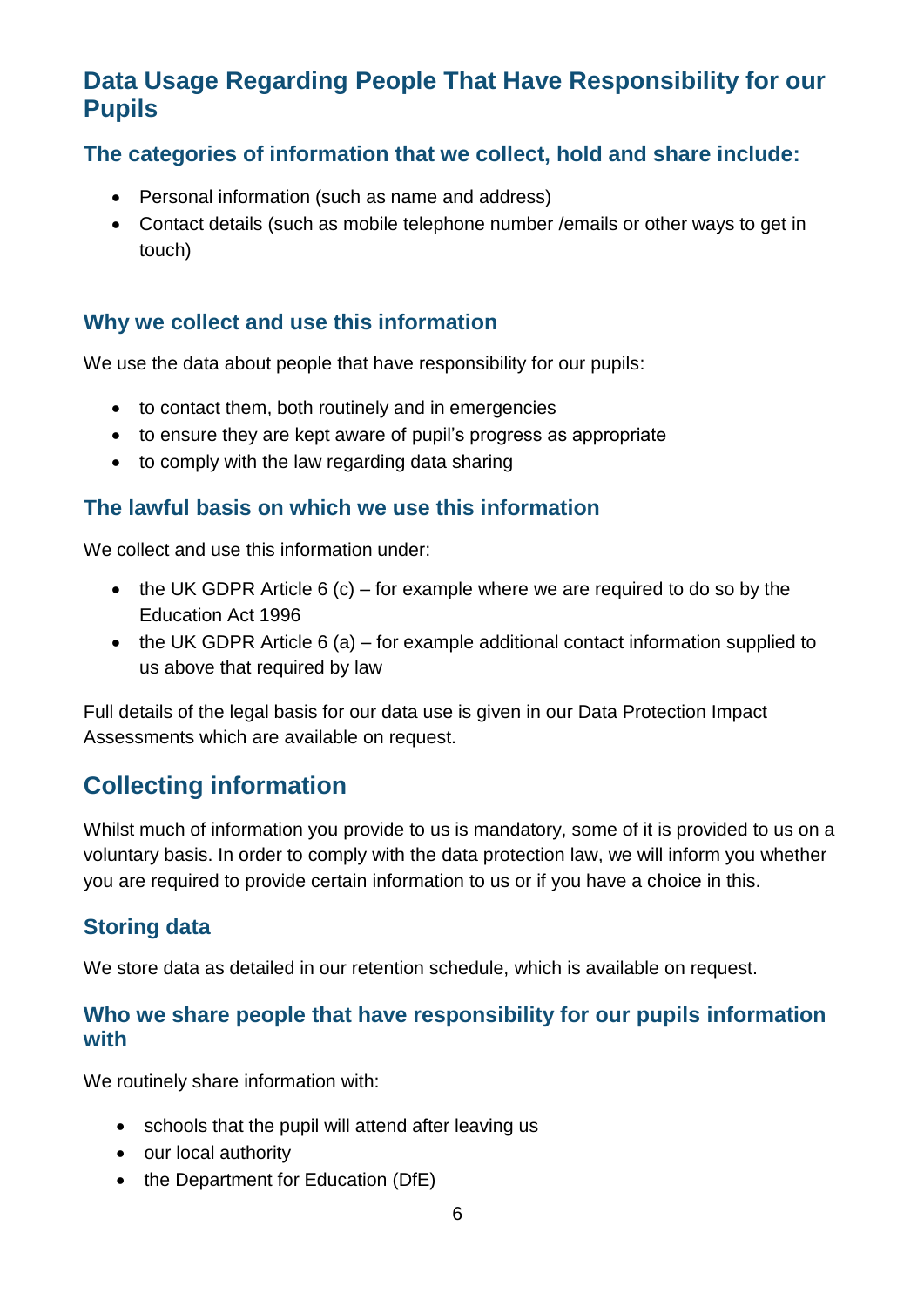• NHS staff working in the school setting

### **Why we share information**

We do not share information about people that have responsibility for our pupils with anyone without consent unless the law and our policies allow us to do so.

We are required to share information about people that have responsibility for our pupils with our local authority (LA) and the Department for Education (DfE) under section 3 of The Education (Information About Individual Pupils) (England) Regulations 2013.

#### **Requesting access to your personal data**

Under data protection legislation, data subjects have the right to request access to information about them that we hold. To make a request for your personal information, please see the contact details below.

You also have the right to:

- object to processing of personal data that is likely to cause, or is causing, damage or distress
- prevent processing for the purpose of direct marketing
- object to decisions being taken by automated means
- in certain circumstances, have inaccurate personal data rectified, blocked, erased or destroyed; and
- claim compensation for damages caused by a breach of the Data Protection regulations

If you have a concern about the way we are collecting or using your personal data, we request that you raise your concern with us in the first instance. Alternatively, you can contact the Information Commissioner's Office at<https://ico.org.uk/concerns/>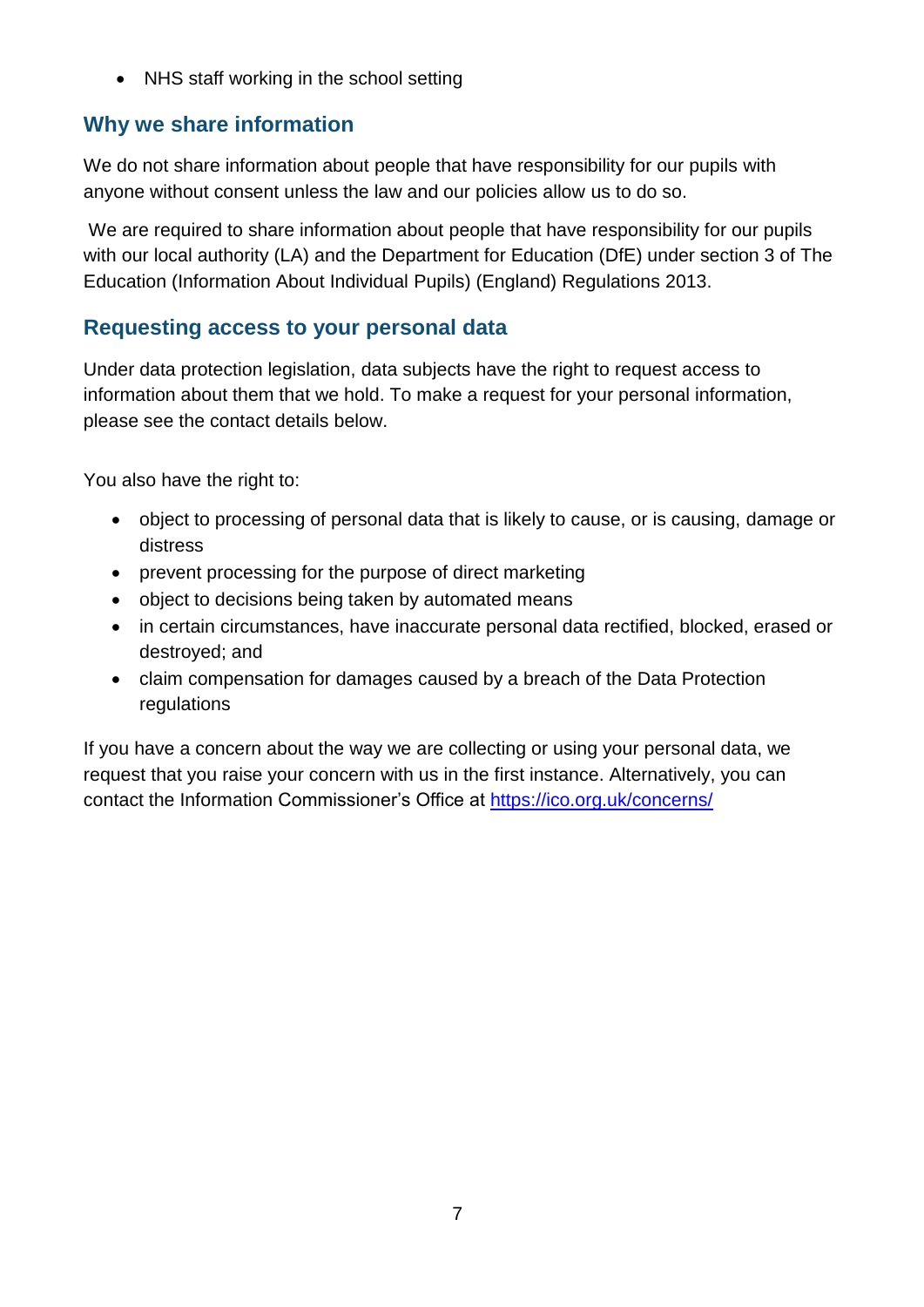# **Data Usage Regarding Schools Workforce**

#### **The categories of school workforce information that we collect, process, hold and share include:**

- personal information (such as name, employee or teacher number, national insurance number)
- special categories of data including characteristics information such as gender, age, ethnic group, vetting and barring information
- contract information (such as start dates, hours worked, post, roles and salary information)
- work absence information (such as number of absences and reasons, which commonly includes health data)
- safeguarding information (such as recording of remote learning sessions)
- qualifications (and, where relevant, subjects taught)

#### **Why we collect and use this information**

We use school workforce data to:

- enable the development of a comprehensive picture of the workforce and how it is deployed
- inform the development of recruitment and retention policies
- maintain safety of staff and pupils
- enable individuals to be paid
- manage the occupational health of the workforce

#### **The lawful basis on which we process this information**

We process this information under UK GDPR Article 6 (b) the employment contract and Article 6 (c) e.g. Education Act 1996. Certain special characteristics are processed under UK GDPR Article 6 (c) and Article 9 (b) e.g. Ethnicity information required by the Equalities Act 2010.

Full details of the legal basis for our data use is given in our Data Protection Impact Assessments which are available on request.

#### **Collecting this information**

Whilst much of information you provide to us is mandatory, some of it is provided to us on a voluntary basis. In order to comply with data protection legislation, we will inform you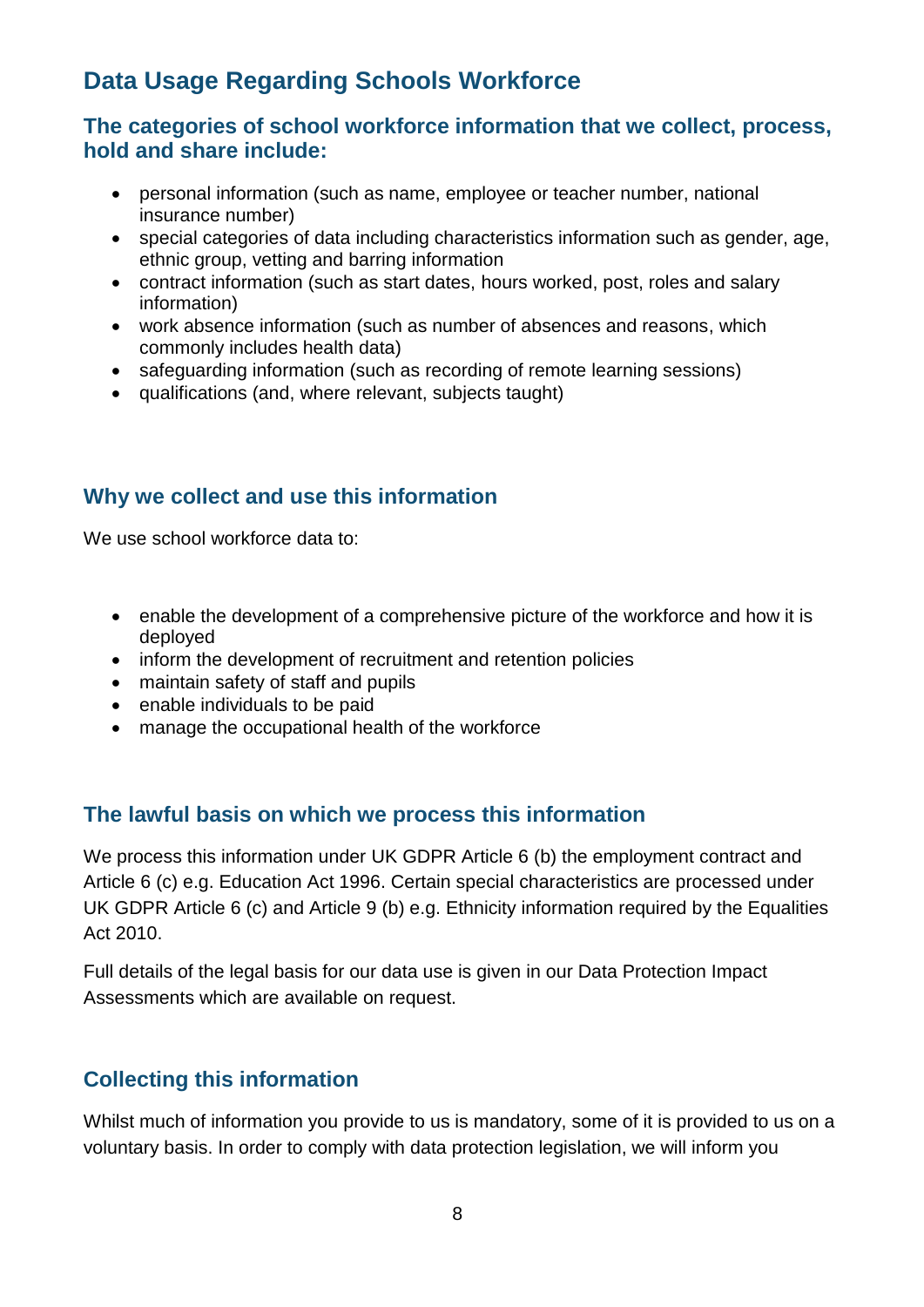whether you are required to provide certain school workforce information to us or if you have a choice in this.

### **Storing this information**

We store data as detailed in our retention schedule, which is available on request.

#### **Who we share this information with**

We routinely share this information with:

- our local authority
- the Department for Education (DfE)
- our occupational health provider, Medigold,Occupational Health& Wellbeing Service

#### **Why we share school workforce information**

We do not share information about workforce members with anyone without consent unless the law and our policies allow us to do so.

#### **Local authority**

We are required to share information about our workforce members with our local authority (LA) under section 5 of the Education (Supply of Information about the School Workforce) (England) Regulations 2007 and amendments.

#### **Department for Education (DfE)**

We share personal data with the Department for Education (DfE) on a statutory basis. This data sharing underpins workforce policy monitoring, evaluation, and links to school funding / expenditure and the assessment educational attainment.

We are required to share information about our school employees with our local authority (LA) and the Department for Education (DfE) under section 5 of the Education (Supply of Information about the School Workforce) (England) Regulations 2007 and amendments.

#### **Occupational Health Provider**

We share personal data with Medigold; Occupational Health & Wellbeing Service (Whittington NHS Health Trust), our occupational health provider, on a contracted basis to help us meet the legal requirements of the Health and Safety at Work etc., Act 1974 and related law and regulations.

Occupational Health & Wellbeing Service (Whittington NHS Health Trust)'s privacy statement can be read at [https://www.whittington.nhs.uk/privacynotice.](https://www.whittington.nhs.uk/privacynotice)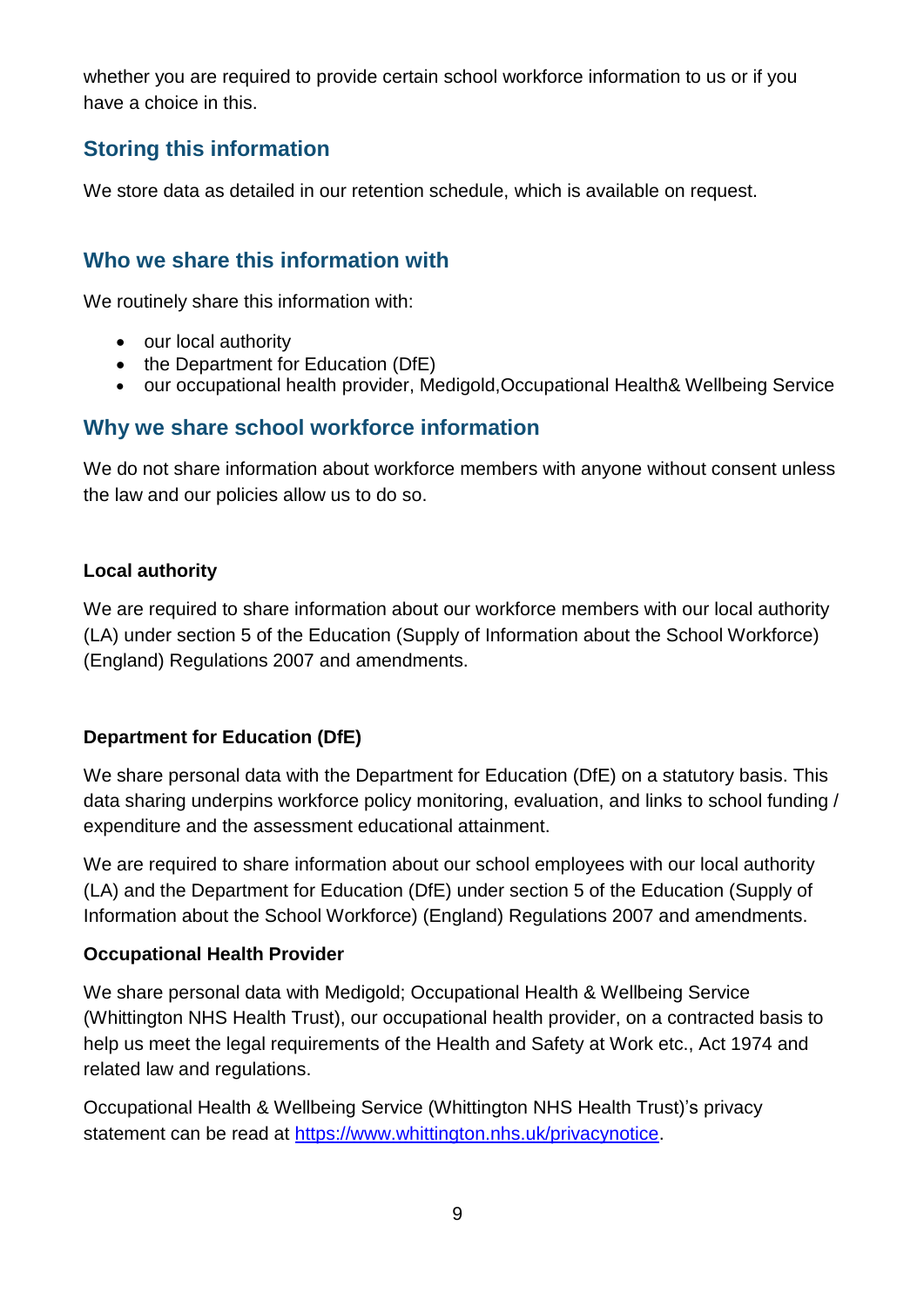#### **Data collection requirements**

The DfE collects and processes personal data relating to those employed by schools (including Multi Academy Trusts) and local authorities that work in state funded schools (including all maintained schools, all academies and free schools and all special schools including Pupil Referral Units and Alternative Provision). All state funded schools are required to make a census submission because it is a statutory return under sections 113 and 114 of the Education Act 2005

To find out more about the data collection requirements placed on us by the Department for Education including the data that we share with them, go to [https://www.gov.uk/education/data-collection-and-censuses-for-schools.](https://www.gov.uk/education/data-collection-and-censuses-for-schools)

The department may share information about school employees with third parties who promote the education or well-being of children or the effective deployment of school staff in England by:

- conducting research or analysis
- producing statistics
- providing information, advice or guidance

The department has robust processes in place to ensure that the confidentiality of personal data is maintained and there are stringent controls in place regarding access to it and its use. Decisions on whether DfE releases personal data to third parties are subject to a strict approval process and based on a detailed assessment of:

- who is requesting the data
- the purpose for which it is required
- the level and sensitivity of data requested; and
- the arrangements in place to securely store and handle the data

To be granted access to school workforce information, organisations must comply with its strict terms and conditions covering the confidentiality and handling of the data, security arrangements and retention and use of the data.

For more information about the department's data sharing process, please visit:

<https://www.gov.uk/data-protection-how-we-collect-and-share-research-data>

To contact the department:<https://www.gov.uk/contact-dfe>

## Requesting access to your personal data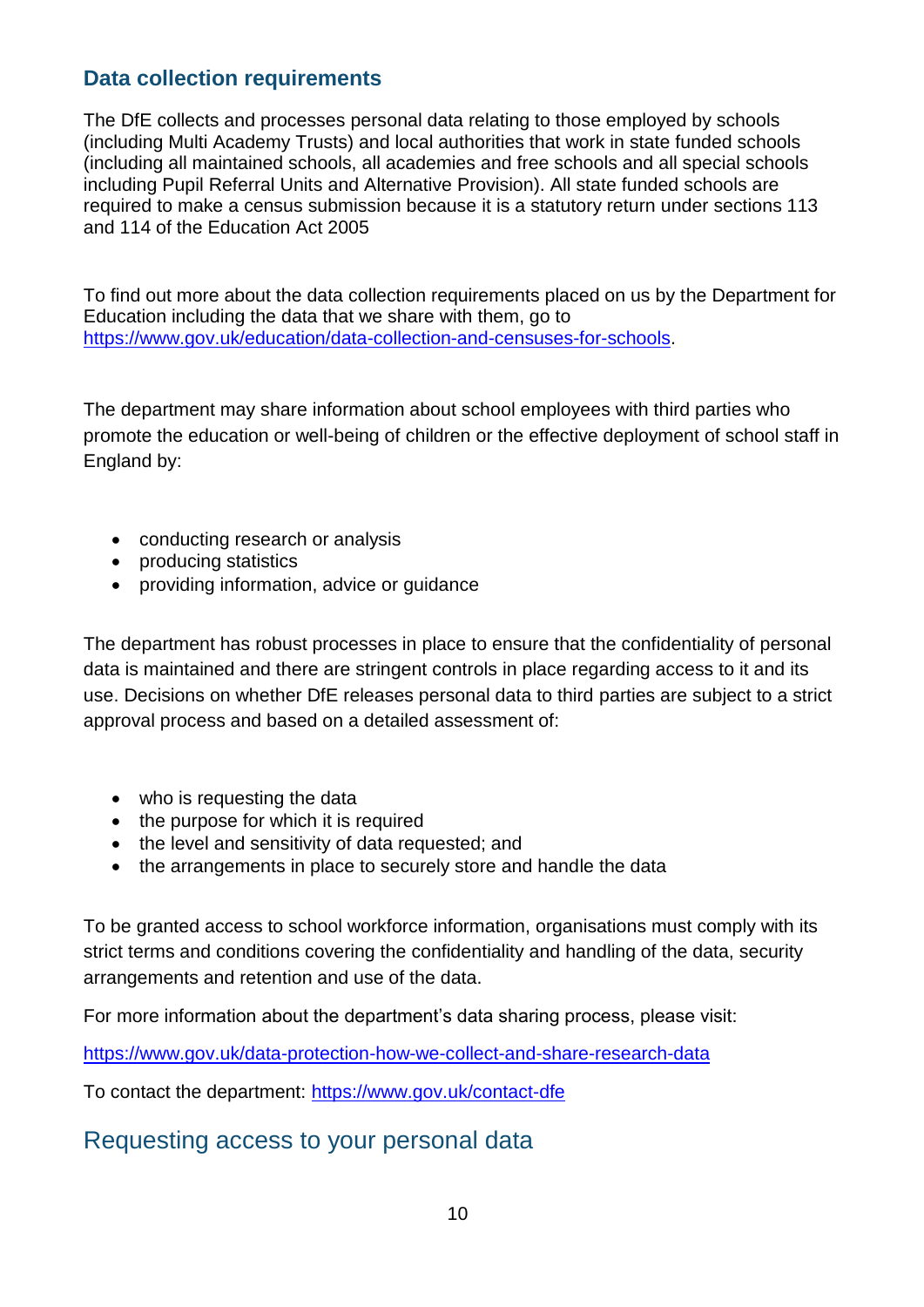Under data protection legislation, data subjects have the right to request access to information about them that we hold. To make a request for your personal information, please see the contact details below

You also have the right to:

- object to processing of personal data that is likely to cause, or is causing, damage or distress
- prevent processing for the purpose of direct marketing
- object to decisions being taken by automated means
- in certain circumstances, have inaccurate personal data rectified, blocked, erased or destroyed; and claim compensation for damages caused by a breach of the Data Protection regulations

If you have a concern about the way we are collecting or using your personal data, we ask that you raise your concern with us in the first instance. Alternatively, you can contact the Information Commissioner's Office at<https://ico.org.uk/concerns/>

# **Data Usage Regarding People Who Use School Facilties**

#### **The categories of facilities user information that we collect, process, hold and share include:**

- personal information (such as name, address, email, other contact details)
- special categories of data including characteristics information such as gender, age, ethnic group, vetting and barring information
- contract information (such as start dates, premises rented, financial transactions, usages of premises)

#### **Why we collect and use this information**

We use facilities user data to:

- fulfil our contracts with you to provide facilties
- ensure payments are collected
- maintain safety of staff and pupils

#### **The lawful basis on which we process this information**

We process this information under UK GDPR Article 6 (b) the contract to rent you facilities and Article 6 (c) e.g. Education Act 1996. Certain special characteristics are processed under UK GDPR Article 6 (c) and Article 9 (b) e.g. Ethnicity information required by the Equalities Act 2010.

Full details of the legal basis for our data use is given in our Data Protection Impact Assessments which are available on request.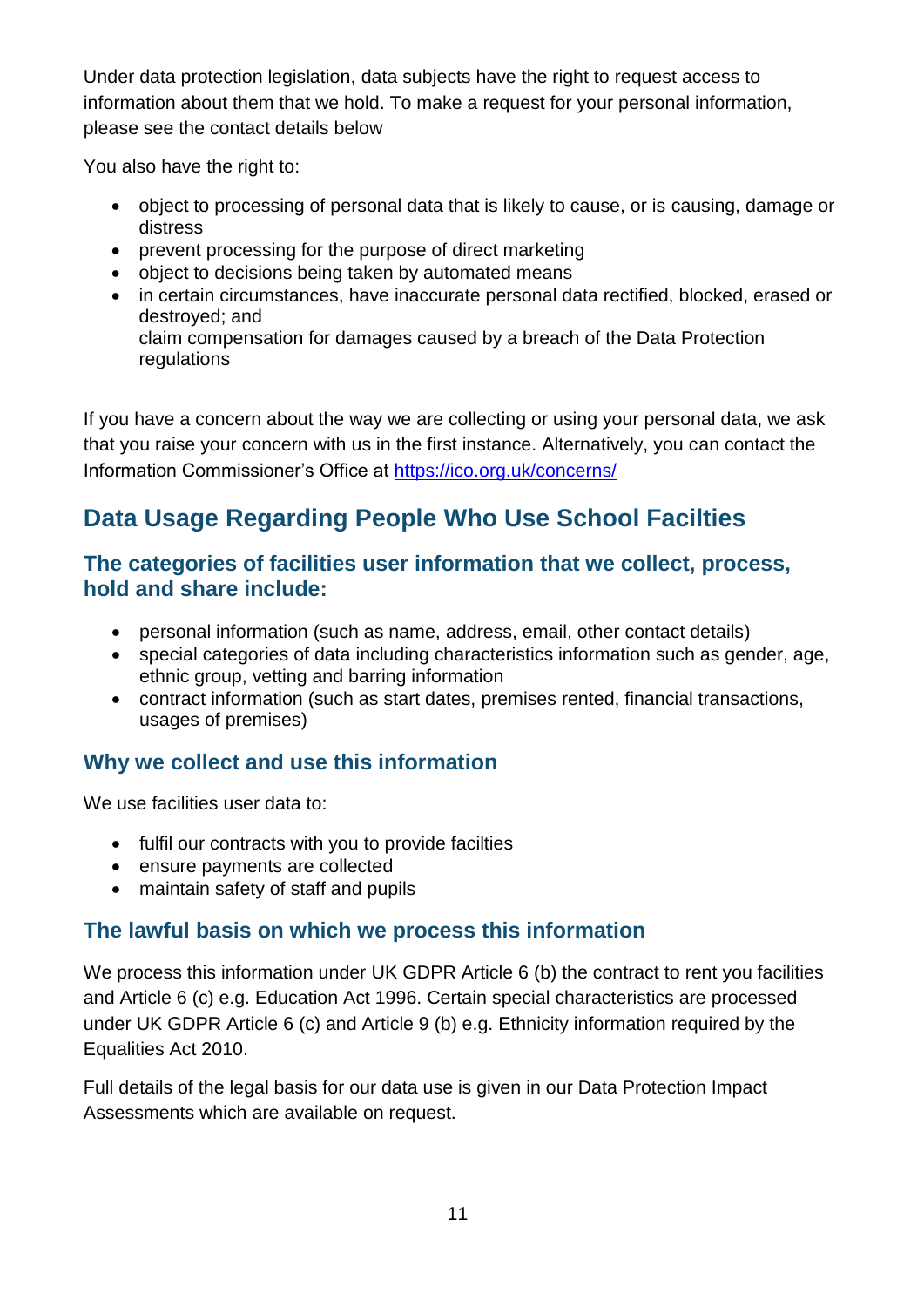## **Collecting this information**

Whilst much of information you provide to us is mandatory, some of it is provided to us on a voluntary basis. In order to comply with data protection legislation, we will inform you whether you are required to provide certain school workforce information to us or if you have a choice in this.

### **Storing this information**

We store data as detailed in our retention schedule, which is available on request.

#### **Who we share this information with**

We do not routinely share this information

#### **Why we share facilities user information**

We do not share information about facilties users with anyone without consent unless the law and our policies allow us to do so.

## Requesting access to your personal data

Under data protection legislation, data subjects have the right to request access to information about them that we hold. To make a request for your personal information, please see the contact details below

You also have the right to:

- object to processing of personal data that is likely to cause, or is causing, damage or distress
- prevent processing for the purpose of direct marketing
- object to decisions being taken by automated means
- in certain circumstances, have inaccurate personal data rectified, blocked, erased or destroyed; and
- claim compensation for damages caused by a breach of the Data Protection **regulations**

If you have a concern about the way we are collecting or using your personal data, we ask that you raise your concern with us in the first instance. Alternatively, you can contact the Information Commissioner's Office at<https://ico.org.uk/concerns/>